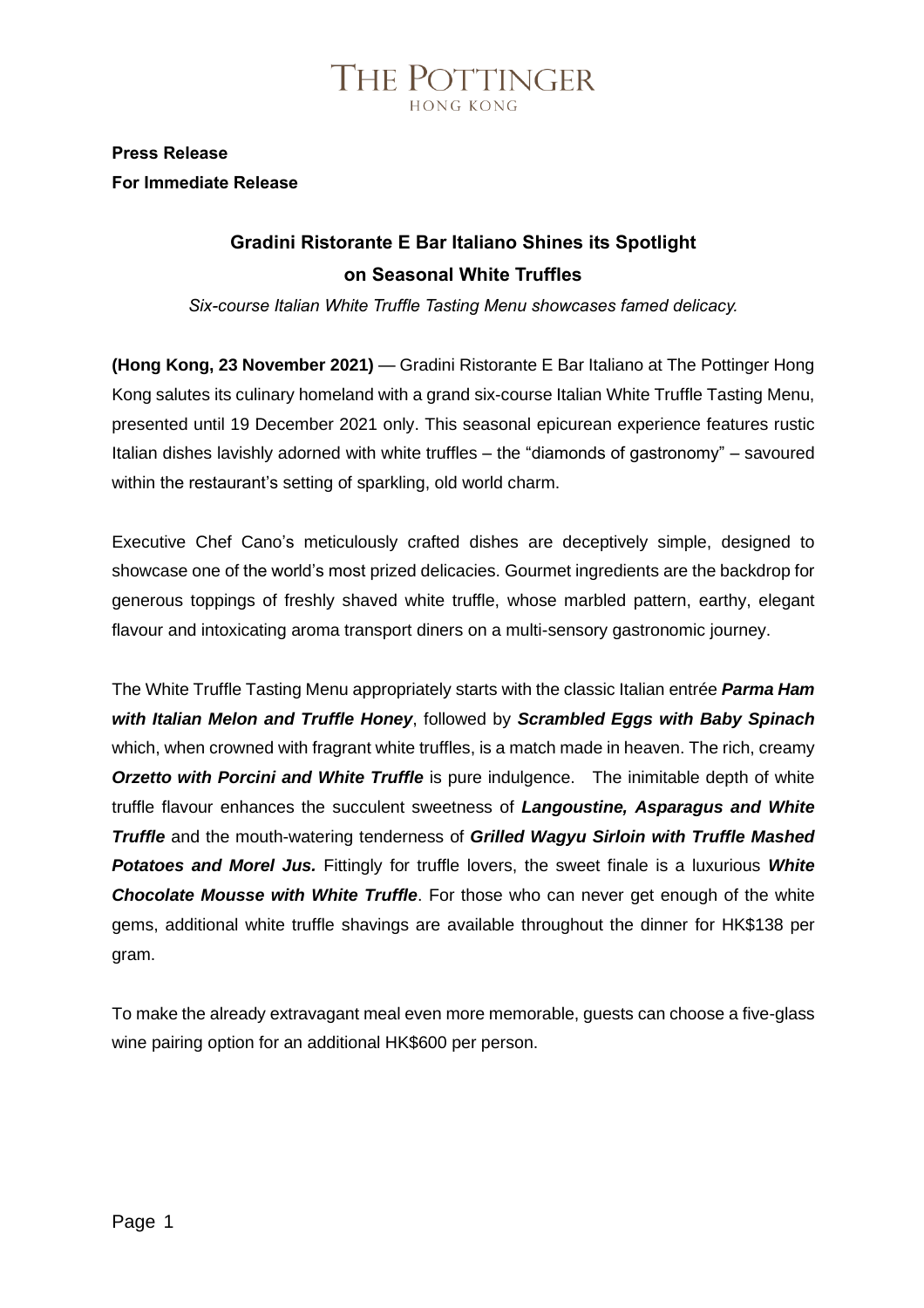## THE POTTINGER **HONG KONG**

The White Truffle Tasting Menu is HK\$1,588 per person plus 10% service charge, with exclusive 10% savings for Sino Club members, available daily from 6:30 to 11 p.m. For reservations, please place online at<https://bit.ly/wttm-pren> or telephone 2308 3088. Gradini Ristorante E Bar Italiano is located at Lobby Level, The Pottinger Hong Kong, 74 Queen's Road Central, Central, Hong Kong (main entrance at 21 Stanley Street).

**Please [click](https://sino365-my.sharepoint.com/:f:/g/personal/h1900146_sinohotels_com/EhLRv5E6KdlFvNvOzNNzn28BANw6N4eh6EQIeFJFtrak1g?e=e8IJll) here for high resolution pictures.**



Parma Ham with Italian Melon, Truffle Honey



Scrambled Eggs with Baby Spinach, White Truffle





Langoustine, Asparagus, White Truffle<br>Truffle Grilled Wagyu Sirloin with Truffle Mashed Potatoes, Morel Jus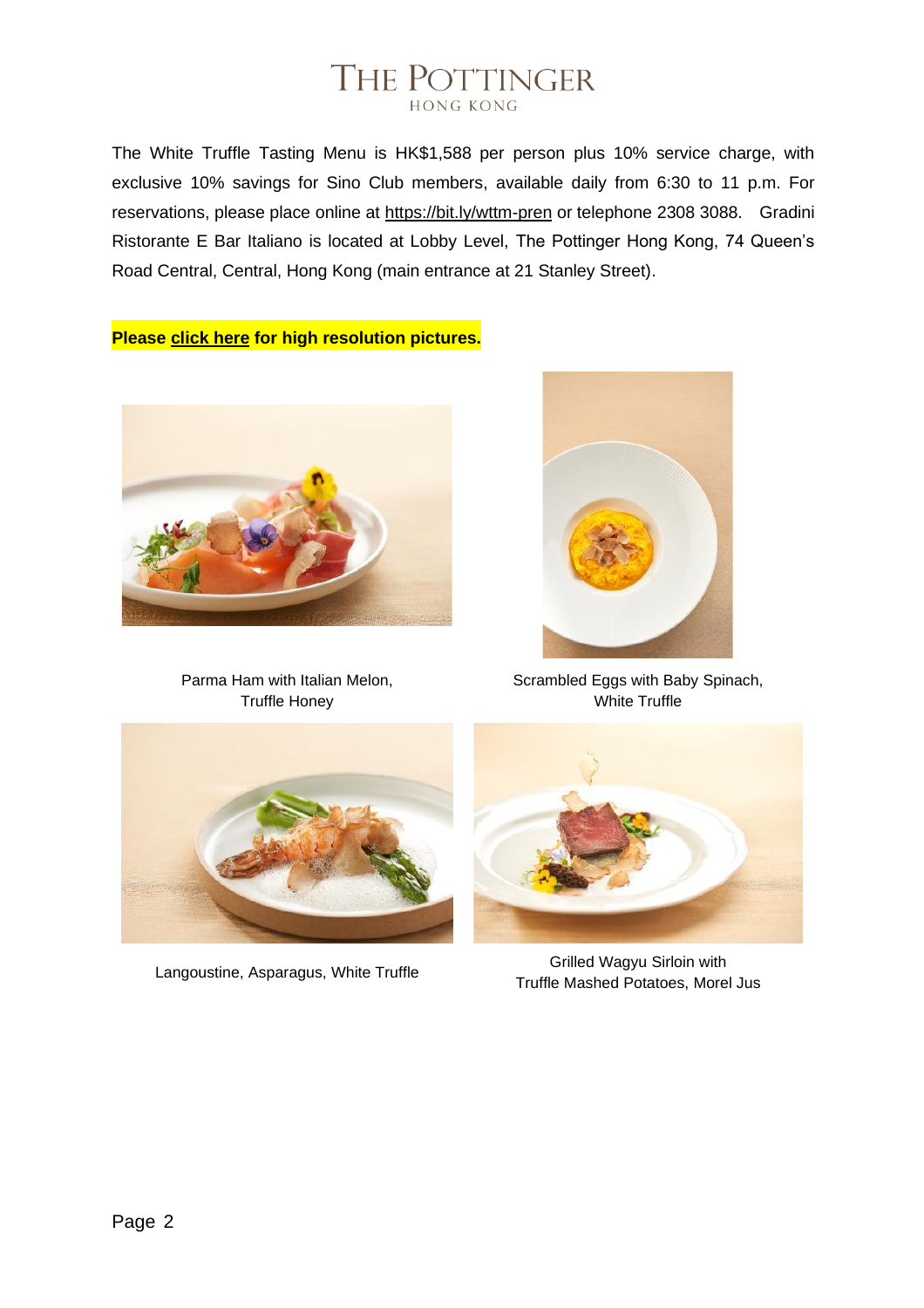



White Chocolate Mousse with White Truffle Gradini Ristorante E Bar Italiano



#### **About Gradini Ristorante E Bar Italiano**

Gradini Ristorante E Bar Italiano at The Pottinger Hong Kong brings modern Italian cuisine to the historic heart of the city. Gradini specialises in modern interpretations of time-honoured Italian dishes. Hearty Italian flavours are amplified by the elegant ambience and intimate oldworld charm of The Pottinger Hong Kong, where East meets West and heritage meets modernity.

#### **About Sino Hotels**

A trusted hospitality brand with an extensive portfolio of properties in Hong Kong, Sino Hotels offers unique experiences, heartwarming services and modern facilities that create a home away from home. The collection of properties offers 2,700 guest rooms and suites across 7 hotels including Conrad Hong Kong, Royal Pacific Hotel, City Garden Hotel, Island Pacific Hotel, Hong Kong Gold Coast Hotel, The Pottinger Hong Kong and The Olympian Hong Kong. The exclusive Gold Coast Yacht & Country Club also comes under the Sino Hotels portfolio.

Sino Hotels is a hospitality brand under Sino Group which comprises three listed companies in Hong Kong: Sino Land Company Limited (HKSE: 83); Tsim Sha Tsui Properties Limited (HKSE: 247) and Sino Hotels (Holdings) Limited (HKSE: 1221) as well as other private companies owned by the Ng Family. Sino Group also owns and manages The Fullerton Hotels and Resorts, comprising three iconic hotel properties namely The Fullerton Hotel Sydney, The Fullerton Hotel Singapore, The Fullerton Bay Hotel Singapore and the 1.4 million square feet Fullerton Heritage lifestyle precinct in Singapore, as well as The Fullerton Ocean Park Hotel Hong Kong scheduled for opening in 2022, offering some of Asia's most sought-after lifestyle and dining destinations and over 1,300 elegantly appointed guest rooms and suites. [www.sino-hotels.com](http://www.sino-hotels.com/)